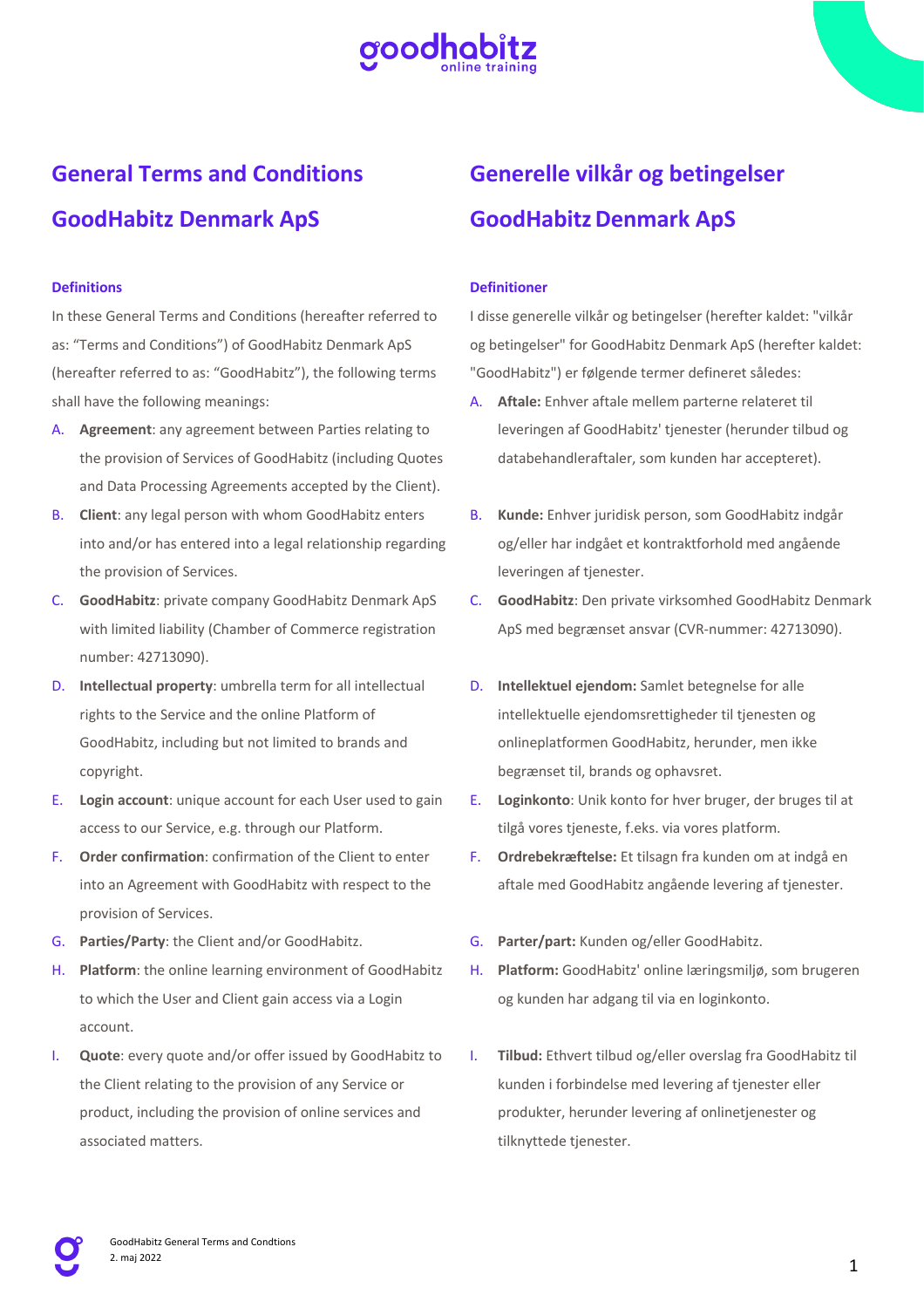

- J. **Service**: any and all services to be provided by or on behalf of GoodHabitz, such as providing online access to the Platform, aimed at making accessible online educational materials as well as the management thereof via the online learning environment of GoodHabitz.
- K. **User**: person employed by or otherwise engaged in the organisation of the Client who is in possession of a personal Login account intended for the use of the online learning environment of GoodHabitz.

### 1. Applicability

1.1 These Terms and Conditions apply to all Quotes, Agreements and the execution thereof. These Terms and Conditions can only be deviated from with prior written permission of GoodHabitz or by means of a written Agreement between GoodHabitz and the Client.

## 2. Terms of Service

- 2.1 The use of the Service of GoodHabitz is reserved to authorised Users.
- 2.2 The Client is required to create a personal Login account for each User.
- 2.3 Sharing of Login accounts is not permitted.
- 2.4 In the event of discovery of misuse of Login accounts and/or sustained or frequent breaches of the provisions laid down in this article, GoodHabitz reserves the right to suspend or annul the provision of Services without prejudice to the right to claim damages. In that case, the Client is not entitled to any compensation.
- 2.5 GoodHabitz does not provide any guarantees relating to the functioning of the online learning environment on the (computer) systems and networks of the Client and its Users.
- 2.6 GoodHabitz shall at all times make every effort to optimally execute the provision of the GoodHabitz Service. If, at any moment, the provision is nevertheless interrupted, this does not entitle the Client to a (partial) refund or discount. Neither will this entitle the Client to
- Tjeneste: Enhver og alle tjenester, der leveres af eller på vegne af GoodHabitz, såsom levering af onlineadgang til platformen, med henblik på at stille online undervisningsmateriale til rådighed samt administration heraf via GoodHabitz' online læringsmiljø.
- K. **Bruger:** En person, der er ansat hos eller på anden måde engageret i kundens organisation, og som er i besiddelse af en personlig loginkonto, der er beregnet til at anvende GoodHabitz' online læringsmiljø.

# 1. Anvendelse

1.1 Disse vilkår og betingelser gælder for alle tilbud, aftaler og disses gennemførelse. Der må kun afviges fra disse vilkår og betingelser med GoodHabitz' forudgående skriftlige tilladelse eller med en skriftlig aftale mellem GoodHabitz og kunden.

# 2. Servicevilkår

- 2.1 Kun godkendte brugere må anvende GoodHabitz' tienester.
- 2.2 Kunden skal oprette en personlig loginkonto for hver bruger.
- 2.3 Det er ikke tilladt at dele loginkonti.
- 2.4 Ved misbrug af loginkonti og/eller vedvarende eller regelmæssige brud på de bestemmelser, der er beskrevet i dette afsnit, forbeholder GoodHabitz sig retten til at suspendere eller annullere leveringen af tjenester, uden at det har indflydelse på retten til at kræve erstatning. I så fald er kunden ikke berettiget til kompensation.
- 2.5 GoodHabitz giver ingen garantier i forbindelse med funktionaliteten af det online læringsmiljø på (computer)systemer og netværk hos kunden og dennes brugere.
- 2.6 GoodHabitz bestræber sig altid på at optimere leveringen af GoodHabitz-tjenesten. Hvis leveringen alligevel skulle blive afbrudt, giver det ikke kunden ret til en (delvis) refusion eller prisnedsættelse. Det giver heller ikke kunden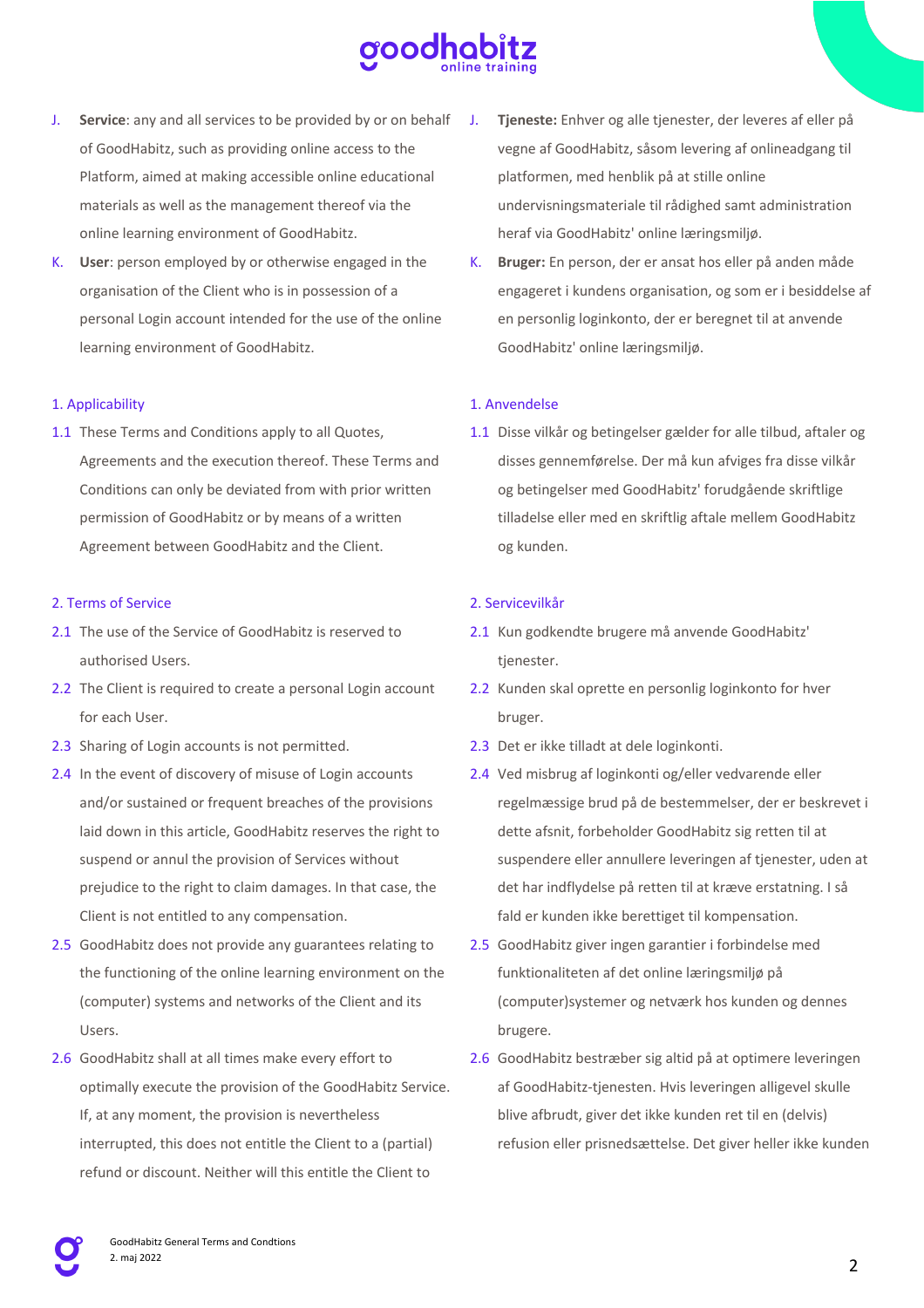

any off-set and/or suspension of its payment obligations towards GoodHabitz.

2.7 GoodHabitz is entitled to change the quantity and content of its Service, or parts thereof, to improve the quality of the Service. In that case, the Client is in no way entitled to a refund or discount.

### 3. Obligations of the Client

- 3.1 The Client is responsible for the information they have provided to GoodHabitz, the use of the Service and keeping access to these confidential. The Client commits to using the Service within the limits of the provisions of the Agreement, these Terms and Conditions and the applicable laws and regulations, including the General Data Protection Regulation (GDPR).
- 3.2 The Client is responsible for the management of the Login accounts. For employees leaving the employment of the Client, access to the Service of GoodHabitz shall be renounced, specifically by cancelling the Login account.
- 3.3 The Client guarantees that all information provided to GoodHabitz is correct and complete in all respects.
- 3.4 The Client is not permitted to rent out, sell, make available in any way or commercialise the information and Service provided by GoodHabitz (in part or in full) to third parties other than the Users without prior written consent from GoodHabitz.
- 3.5 The obligation of the payment of fees by the Client remains, regardless of the frequency of usage of the GoodHabitz Service by the Client and its Users.

#### 4. Payment and Fees

- 4.1 Invoices will be sent via email and invoiced amounts include applicable sales taxes and VAT.
- 4.2 GoodHabitz invoices are to be paid within 30 days, unless otherwise agreed upon.
- 4.3 Unless otherwise agreed upon, promotions and discounts are one-off only. Upon renewal, each Agreement shall be

ret til en modregning og/eller suspendering af sine betalingsforpligtelser over for GoodHabitz.

2.7 GoodHabitz er berettiget til at ændre kvantiteten og indholdet af sin tjeneste eller dele heraf for at forbedre kvaliteten af tjenesten. I så fald er kunden ikke berettiget til refusion eller prisnedsættelse.

## 3. Kundens forpligtelser

- 3.1 Kunden er ansvarlig for de oplysninger, der gives til GoodHabitz, brugen af tjenesten og for at holde adgangen til disse fortrolig. Kunden forpligter sig til at anvende tjenesten inden for grænserne i bestemmelserne i aftalen, disse vilkår og betingelser samt gældende love og regler, herunder databeskyttelsesforordningen (GDPR).
- 3.2 Kunden er ansvarlig for at administrere loginkontiene. Når medarbejdere ikke længere er ansat hos kunden, skal adgangen til GoodHabitz' tjenester fjernes ved at lukke loginkontoen.
- 3.3 Kunden garanterer, at alle oplysninger, der gives til GoodHabitz, er korrekte og fuldstændige i alle henseender.
- 3.4 Kunden må ikke udleje, sælge, på nogen måde gøre tilgængelig eller kommercialisere information og tjenester leveret af GoodHabitz (helt eller delvist) til andre parter end brugerne uden forudgående skriftligt samtykke fra GoodHabitz.
- 3.5 Kunden er stadig forpligtet til at betale, uanset hvor meget kundens og dennes brugere anvender GoodHabitz' tieneste.

## 4. Betaling og gebyrer

- 4.1 Der sendes fakturaer via e-mail. Det fakturerede beløb er inklusive gældende afgifter og moms.
- 4.2 GoodHabitz' fakturaer skal betales inden for 30 dage, medmindre andet er aftalt.
- 4.3 Medmindre andet er aftalt, gælder kampagner og rabatter kun én gang. Ved fornyelse skal hver aftale indgås på ny

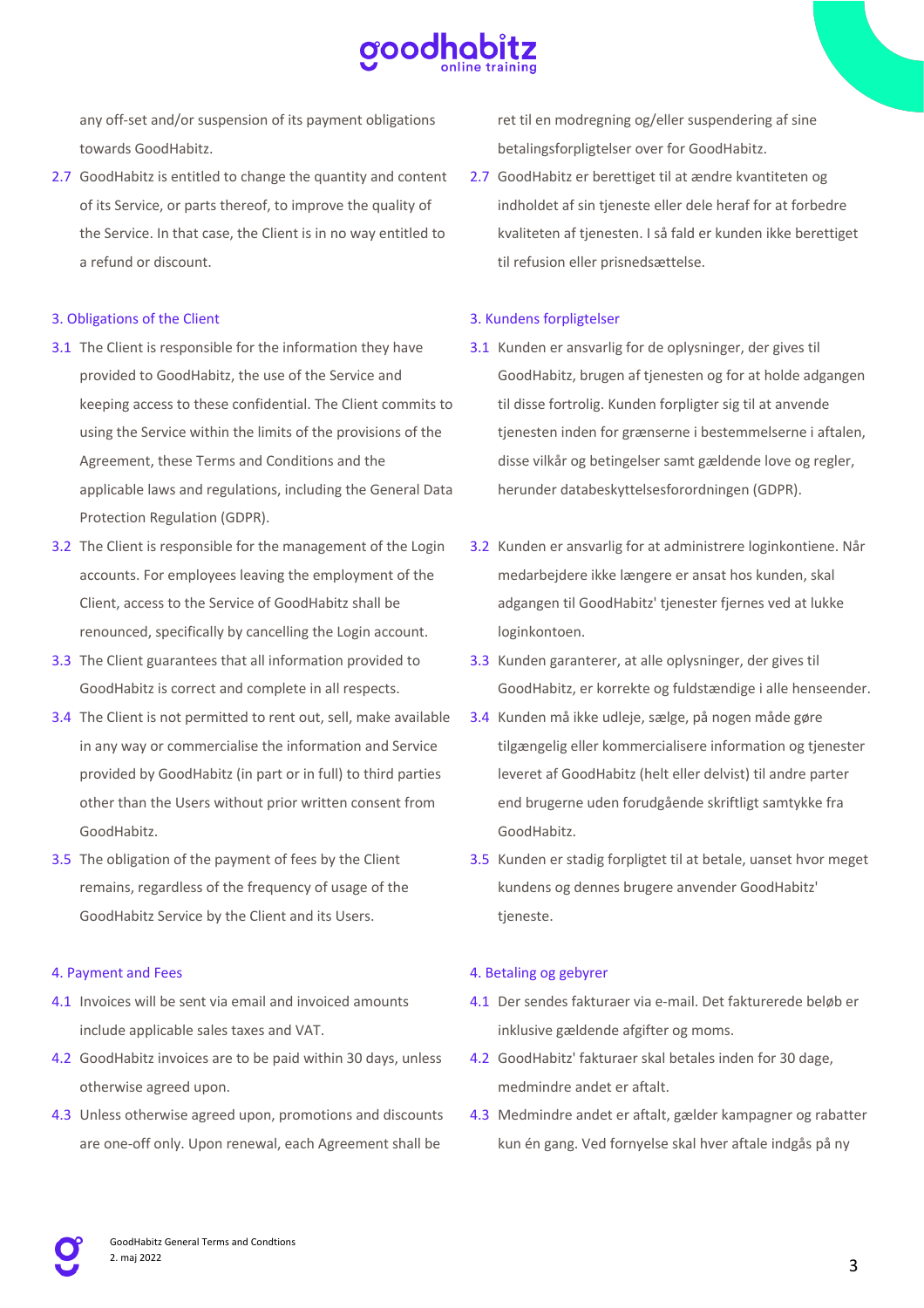

legally renewed as an Agreement to which no promotions and/or discounts apply.

- 4.4 In the event that the Client fails to fulfil its payment obligations by the due date as described in paragraph 2 of this article, GoodHabitz is entitled to suspend access to the Service immediately and without prior notice. If the Client fails to fulfil due payment after one or more payment reminders, the Client will be declared in default, upon which the Client will owe the applicable statutory interest on the outstanding amount and will also be obliged to pay the extrajudicial collection costs. In case of default of payment, GoodHabitz is also authorised to terminate the Agreement with the Client, effective immediately, without prejudice to the Client's obligation to fulfil its payment obligations towards GoodHabitz.
- 4.5 GoodHabitz may index fee(s), prices and rates annually according to the European HICP (Harmonised Index of Consumer Prices) as published by Eurostat.

# 5. Confidentiality, Intellectual Property Rights

- 5.1 GoodHabitz will treat all information it processes within the framework of the Agreement with the Client confidentially.
- 5.2 Deviations of paragraph 1 of this article are only expressly permitted if:
- i) The information was already generally known prior to entering into the Agreement;
- ii) Prior written permission from the relevant Party was obtained for such a specific deviation;
- iii) That information has to be disclosed as a result of a given order or court decision granted for that purpose, in which case the relevant Party will notify the other Party in advance, unless this is forbidden by law or pursuant to the given order or relevant court decision.
- 5.3 All Intellectual property rights on the Service, the Platform and accompanying online educational materials rest exclusively with GoodHabitz and/or its licensers. Nothing

som en aftale, hvor ingen kampagner og/eller rabatter er gældende.

- 4.4 Hvis kunden ikke overholder sine betalingsforpligtelser inden fristen som beskrevet i paragraf 2 i dette afsnit, har GoodHabitz ret til straks at suspendere adgangen til tjenesten uden forudgående varsel. Hvis kunden ikke betaler efter én eller flere betalingspåmindelser, erklæres kunden for at have misligholdt sin betalingsforpligtelse, hvorefter kunden pålægges den gældende lovbestemte rente på det udestående beløb. Kunden er også forpligtet til at betale for omkostningerne til udenretlig inddrivelse. Ved manglende betaling har GoodHabitz også ret til at bringe aftalen med kunden til ophør med øjeblikkelig virkning, uden at dette får indflydelse på kundens betalingsforpligtelser over for GoodHabitz.
- 4.5 GoodHabitz kan indeksregulere gebyrer, priser og takster hvert år i henhold til det europæiske harmoniserede forbrugerprisindeks (HICP), som udgives af Eurostat.

#### 5. Fortrolighed, intellektuelle ejendomsrettigheder

- 5.1 GoodHabitz behandler alle oplysninger inden for rammerne af aftalen med kunden på fortrolig vis.
- 5.2 Det er kun tilladt at afvige fra paragraf 1 i dette afsnit, hvis:
- i) Oplysningerne allerede var almindelig kendt før indgåelsen af aftalen,
- ii) Der var indhentet forudgående skriftlig tilladelse til en specifik afvigelse hos den relevante part,
- iii) Det er nødvendigt at videregive disse oplysninger som følge af en given ordre eller domstolsafgørelse, der er udstedt med dette formål. I så fald skal den relevante part underrette den anden part på forhånd, medmindre dette er ulovligt eller i uoverensstemmelse med den givne ordre eller relevante domstolsafgørelse.
- 5.3 Alle intellektuelle ejendomsrettigheder til tjenesten, platformen og tilhørende online undervisningsmateriale tilhører udelukkende GoodHabitz og/eller dennes

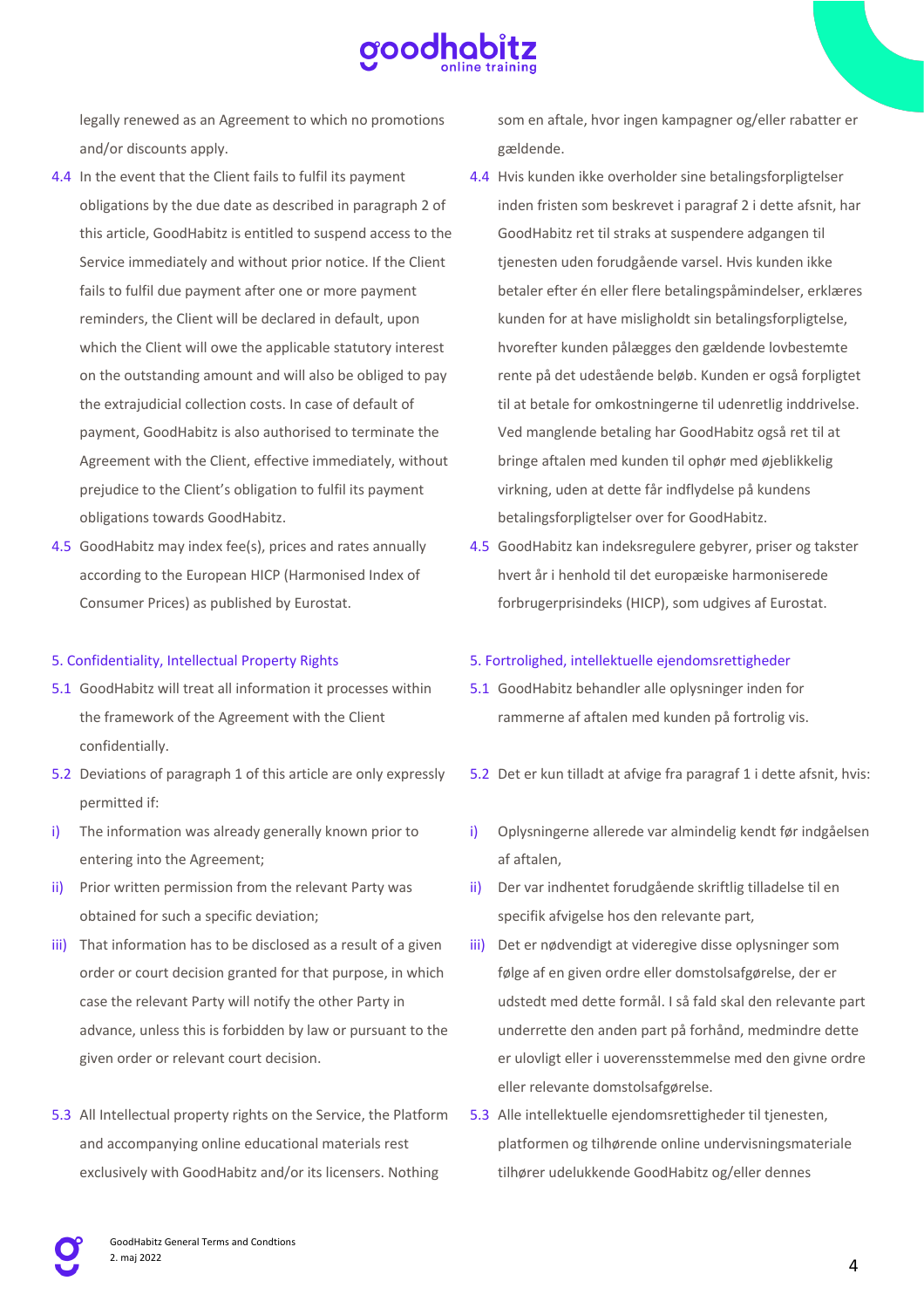

in these Terms and Conditions implies a transfer of Intellectual property rights.

- 5.4 The Client is not permitted to reproduce, transfer and/or otherwise use or make available in any way the software and/or content of the Service of GoodHabitz, without prior written consent by GoodHabitz.
- 5.5 The conditions laid down in this article will remain effective even after the termination of the Agreement.

### 6. Limitation of Liability, Waiver of Warranty, Indemnification

- 6.1 Client acknowledges and accepts that the Service of GoodHabitz is provided as it is.
- 6.2 Client declares not to hold GoodHabitz liable with respect to claims by the Client resulting from the use of the Service. The Client indemnifies GoodHabitz for any liability or claim by any and all third parties that result from or are caused by the use of the Service.
- 6.3 Any liability of GoodHabitz resulting from intent or wilful recklessness on the part of GoodHabitz will be limited to the maximum amount per claim which will be paid out in that case under the liability insurance taken out by GoodHabitz. If, for whatever reason, the above-mentioned insurance does not give claim to payment or if no payment takes place, the liability of GoodHabitz will be limited to no more than the amount invoiced to the Client and paid by the Client in the most recent contractual year. GoodHabitz shall never be liable for any form of indirect losses.

## 7. Personal Data Protection

- 7.1 Parties may enter into a separate Agreement in which they establish responsibilities, agreements and mutual obligations regarding the exchange, processing and handling of personal data.
- 7.2 GoodHabitz will process the personal data of the Client and its Users within the limits of the statutory regulations and objectives of GoodHabitz and the Client respectively, in an appropriate, careful and safe fashion.

licensgivere. Intet i disse vilkår og betingelser medfører en overførsel af intellektuelle ejendomsrettigheder.

- 5.4 Kunden må ikke reproducere, overføre og/eller på anden måde anvende eller på nogen måde tilgængeliggøre softwaren og/eller indholdet på GoodHabitz' tjeneste uden GoodHabitz' forudgående skriftlige samtykke.
- 5.5 Betingelserne i dette afsnit forbliver i kraft, også efter aftalens ophør.

### 6. Ansvarsbegrænsning, garantifraskrivelse, skadesløsholdelse

- 6.1 Kunden anerkender og accepterer, at GoodHabitz' tjeneste leveres, som den er og forefindes.
- 6.2 Kunden erklærer ikke at holde GoodHabitz ansvarlig med hensyn til krav fra kunden som følge af brug af tjenesten. Kunden holder GoodHabitz skadesløs for ethvert ansvar eller krav fra tredjeparter, der måtte opstå som følge af eller på grund af brugen af tjenesten.
- 6.3 GoodHabitz' ansvar som følge af tilsigtet eller forsætlig letsindighed hos GoodHabitz er begrænset til det maksimumbeløb pr. krav, som i så fald vil blive udbetalt under GoodHabitz' ansvarsforsikring. Uanset årsag gælder det, at hvis ovennævnte forsikring ikke dækker omkostningerne, eller hvis ingen betaling finder sted, er GoodHabitz' ansvar begrænset til højst det beløb, der er faktureret til kunden og betalt af kunden i det seneste kontraktår. GoodHabitz er aldrig ansvarlig for nogen form for indirekte tab.

## 7. Beskyttelse af persondata

- 7.1 Parterne kan indgå en særskilt aftale, hvor de fastlægger ansvarsområder, aftaler og forpligtelser angående udveksling, behandling og håndtering af persondata.
- 7.2 GoodHabitz behandler kundens og brugernes persondata inden for rammerne af lovpligtige regulativer og mål hos henholdsvis GoodHabitz og kunden på en passende, omhyggelig og sikker måde.

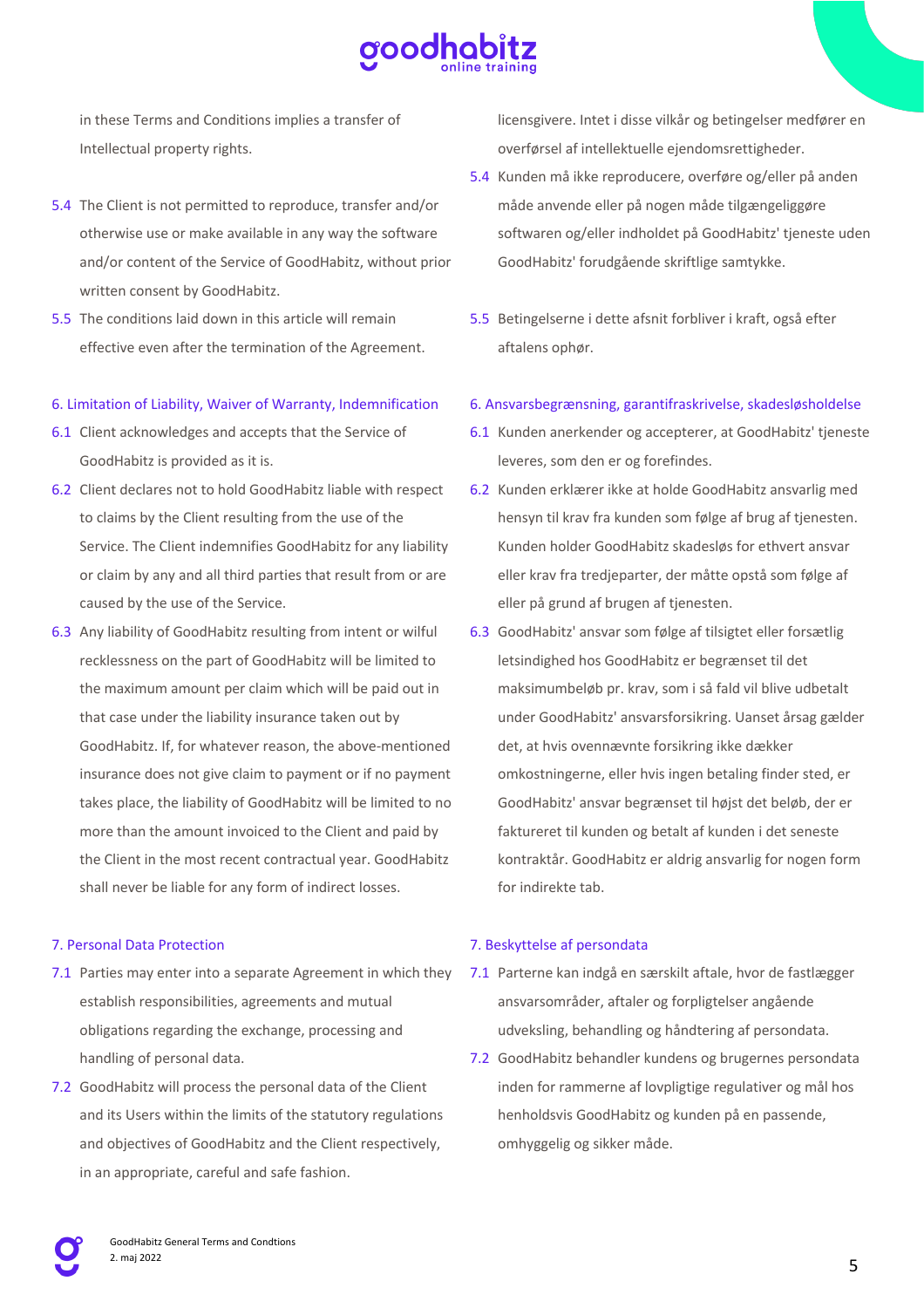

7.3 GoodHabitz will process the personal data of Users in accordance with its privacy policy, which is laid out on the GoodHabitz website (https://my.goodhabitz.com/).

# 8. Final Clauses

- 8.1 The rights and obligations described in these Terms and Conditions and the provision of and access to the Service of GoodHabitz including the online services and relating matters are transferrable by GoodHabitz to third parties without consequential permission to the Client to terminate the Agreement. GoodHabitz will notify the Client of this matter. The fact remains that the then entitled party shall respect and continue the rights and obligations of GoodHabitz resulting from the Agreement. The Client is not permitted to transfer the Agreement and/or any of their rights and obligations, without express prior written consent from GoodHabitz.
- 8.2 In the event that the Client applies for bankruptcy or requests suspension of payment, or has been declared in a state of bankruptcy, any claim pursuant to and/or resulting from the Agreement(s) is due in full, effective immediately, without requiring notice of default and without prior legal intervention. In the above-mentioned cases, GoodHabitz shall be entitled – in addition to the rights mentioned in these Terms and Conditions – to terminate the Agreement effective immediately.
- 8.3 If it is determined that any provision in these Terms and Conditions is unlawful, invalid or impracticable, Parties will endeavour to replace the provision with another that approximates the provision that needs to be replaced. The other provisions in these Terms and Conditions will remain in full force and effect.
- 8.4 These Terms and Conditions shall be governed exclusively by Danish law.
- 8.5 Any disputes relating to the Agreement, these Terms and Conditions or any agreements made for the sake of the execution of the main Agreement will be submitted exclusively to the competent court in Denmark.

7.3 GoodHabitz behandler brugernes persondata i overensstemmelse med sin privatlivspolitik, som findes på GoodHabitz' website (https://my.goodhabitz.com).

## 8. Afsluttende bestemmelser

- 8.1 De rettigheder og forpligtelser, der er beskrevet i disse vilkår og betingelser, samt leveringen af og adgangen til GoodHabitz' tjeneste, herunder onlinetjenester og relaterede tjenester, kan overdrages fra GoodHabitz til tredjeparter, uden at kunden som følge deraf har tilladelse til at bringe aftalen til ophør. GoodHabitz underretter i så fald kunden. Det er stadig gældende, at den derefter berettigede part skal respektere og overtage GoodHabitz' rettigheder og forpligtelser ifølge denne aftale. Kunden må ikke overføre aftalen og/eller nogen af sine rettigheder og forpligtelser uden GoodHabitz' udtrykkelige og forudgående skriftlige samtykke.
- 8.2 Hvis kunden indgiver en begæring om konkurs eller anmoder om betalingsstandsning, eller hvis kunden erklæres konkurs, forfalder ethvert krav i henhold til og/eller som følge af aftalen eller aftalerne fuldt ud med øjeblikkelig virkning, uden at dette kræver påkravsmeddelelse og uden forudgående retslig indgriben. I de ovennævnte situationer er GoodHabitz berettiget til – udover de rettigheder, der er beskrevet i disse vilkår og betingelser – straks at bringe aftalen til ophør.
- 8.3 Hvis det fastslås, at en bestemmelse i disse vilkår og betingelser er ulovlig, ugyldig eller praktisk umulig, skal parterne bestræbe sig på at erstatte bestemmelsen med en anden bestemmelse, der tilnærmelsesvis ligner den erstattede bestemmelse. De andre bestemmelser i disse vilkår og betingelser har fortsat fuld gyldighed.
- 8.4 Disse vilkår og betingelser er udelukkende underlagt dansk lovgivning.
- 8.5 Eventuelle tvister relateret til aftalen, disse vilkår og betingelser eller eventuelle aftaler indgået med henblik på opfyldelse af hovedaftalen kan udelukkende forelægges for den kompetente domstol i Danmark.